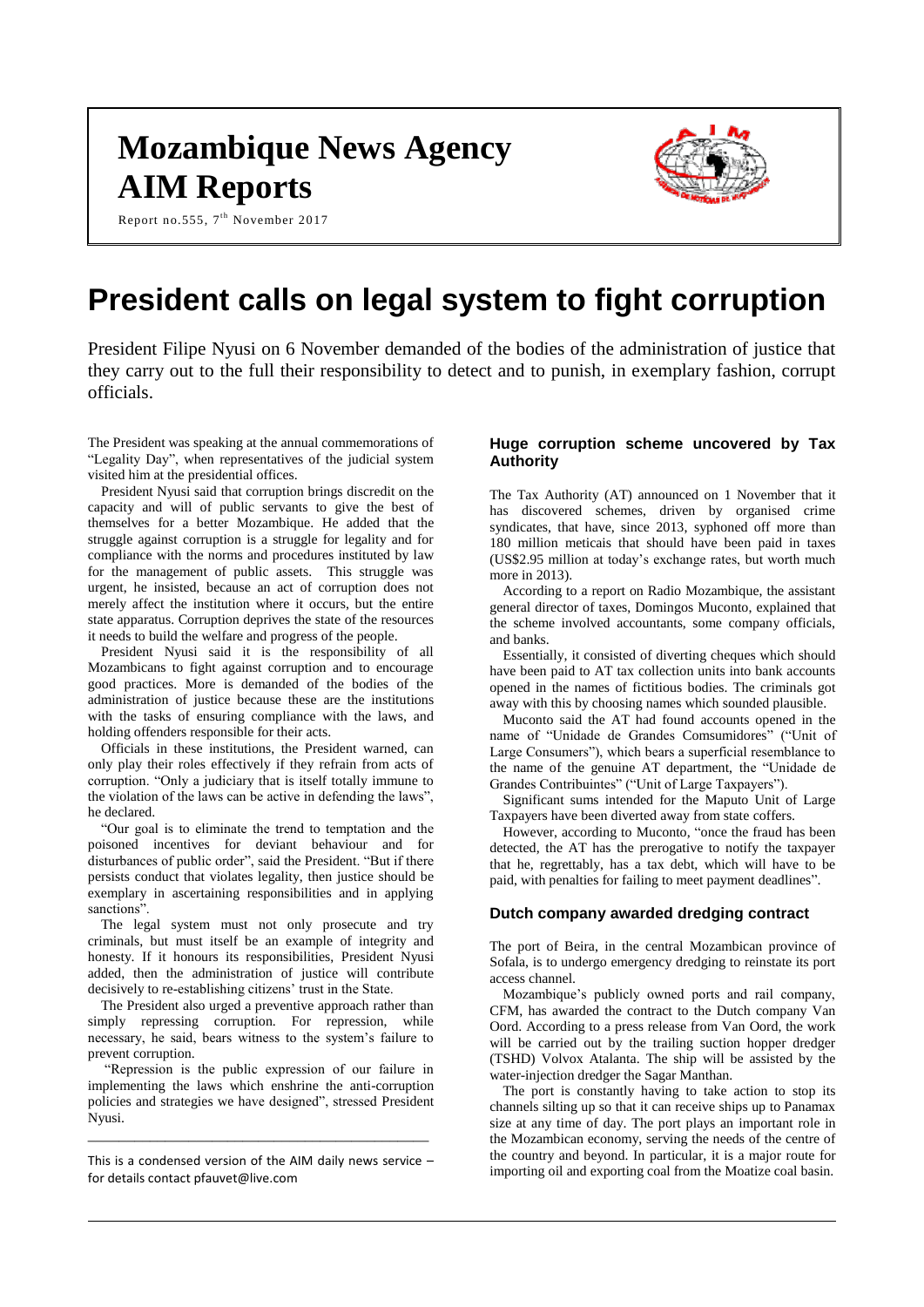## **Pilot voter registration postponed**

The National Elections Commission (CNE) has postponed the pilot voter registration which was due to have begun on 6 November. The plan had been to hold the pilot registration in nine districts in three provinces - Nampula, Sofala and Maputo – in order to test the equipment and software to be used by the registration brigades. The idea was to use 58 registration brigades, each consisting of three people, and to register 116,000 people.

According to CNE spokesperson Paulo Cuinica, the CNE decided to replace Nampula with Cabo Delgado province, because of the assassination of the mayor of Nampula city, Mahamudo Amurane, on 4 October, and the subsequent decision to hold a mayoral by-election in the city.

The pilot registration, the CNE argues, will make it possible to correct any faults detected so that when the real voter registration for the national municipal elections begins in March, it will proceed smoothly.

The pilot registration will incorporate some improvements – including better photographs of the voters, and printing the voter cards on more durable material. A barcode will be introduced allowing the voter cards to be read by the appropriate equipment, and giving the voter access to information such as the location of the polling station where he or she should vote.

#### **Simango supports Nampula interim mayor**

The leader of the opposition Mozambique Democratic Movement (MDM), Daviz Simango, has given his support to the illegal measures taken by the interim mayor of the northern city of Nampula, Manuel Tocova.

After mayor Mahamudo Amurane was assassinated on 4 October, Tocova, as chairperson of the Nampula Municipal Assembly, automatically took over as interim mayor. Although municipal legislation limits the powers of an interim mayor, allowing him only to undertake acts of routine, day-to-day management, Tocova set about reshaping the entire Municipal Council. He sacked all the councillors who had worked closely with Amurane, and appointed ten councillors and six heads of administrative posts whom he trusted. They included people whom Amurane had sacked on suspicion of corruption. Both Tocova and Amurane were members of the MDM, but over the past year a bitter conflict erupted between Amurane and the MDM leadership, and Amurane promised that he would run for a second term of office, but not as an MDM candidate.

The Nampula branch of the Public Prosecutor's Office warned Tocova that he had no power to sack or appoint councillors. But he went ahead, and the case was sent to the Nampula City Court where Tocova was tried for disobedience and sentenced to three months imprisonment, suspended for two years. A few days later the Nampula Administrative Tribunal ruled that the dismissals and new appointments were null and void.

Cited by the television channel STV, Simango said "if the measures taken by the interim mayor of Nampula are for the good of the municipal citizens, then Manuel Tocova has the unconditional support of the party".

"For the MDM, all actions which contribute to good management, and to serve well the citizens in the cities governed by the MDM, have our support", Simango added. "The MDM believes that the interim mayor analysed the situation and concluded that the best way of fully satisfying the citizens of Nampula was to appoint new councillors. So

he acted according to the circumstances".

He said the MDM leadership had played no part in Tocova's decisions. "There is no interference by the party leadership", he stated.

As for Tocova's trial on charges of disobedience, Simango claimed this was a "political" trial intended to intimidate Tocova and the MDM. "The speed with which the case was heard", indicates this", he claimed.

The normal criticism of Mozambican courts is that they are too slow, but Simango was accusing the Nampula court of acting too quickly. In reality, summary trials are perfectly normal in cases of minor offences where there is no dispute over the facts, no investigation to be held, and no witnesses to call.

#### **Agreement signed with Zimbabwe railway company**

Mozambique's publicly owned port and rail company, CFM, has signed a "Service Level Agreement" with the National Railways of Zimbabwe (NRZ), and the Zimbabwean ferrochrome producer ZIMASCO.

According to a source in CFM, the agreement should guarantee the movement of large amounts of chrome and of iron ingots to the ports of Beira and Maputo along the Mozambican rail network (the Machipanda and Limpopo lines, respectively).

The agreement came into force on 1 November and is valid until December 2018. During that period, it envisages the rail transport of about a million tonnes of these minerals for export. With the signing of this agreement the amount of freight using the Limpopo line next year should rise to about a million tonnes, a figure never reached before.

To achieve these figures, CFM and NRZ are mobilizing the necessary locomotives and wagons.

The agreement was signed by the chairperson of the CFM board, Miguel Matabel, and by the company's executive director for operations, Agostinho Langa. The managing director of NRZ, L.A. Mukwada, signed for his company, as did the Chief Executive Office of ZIMASCO, John Musekiwa.

#### **Reduction in sulphur content of diesel**

As from 1 November, all filling stations have been replacing diesel with 500 ppm (parts per million) of sulphur, with diesel that is only 50 ppm of sulphur.

The change has been made for environmental reasons, according to a press release from the Ministry of Mineral Resources and Energy. Sulphur is a pollutant, and thus diesel with a lower sulphur content is less damaging to the environment.

The benefits include reduced risks to human health, since the fuel burnt in diesel-powered vehicles and machines will be cleaner, and will emit less particulate matter.

The switch to 50 ppm diesel is among the recommendations made by the United Nations Environment Programme (UNEP), which is urging African countries to market more sustainable and less harmful fuels.

Lower sulphur content not only means that fewer particles are issued into the atmosphere from vehicle exhaust tubes, but also that vehicle engines themselves should last longer, and maintenance costs will be lower.

With this step, the diesel sold at Mozambican filling stations will be the same as the diesel sold in neighbouring countries such as South Africa.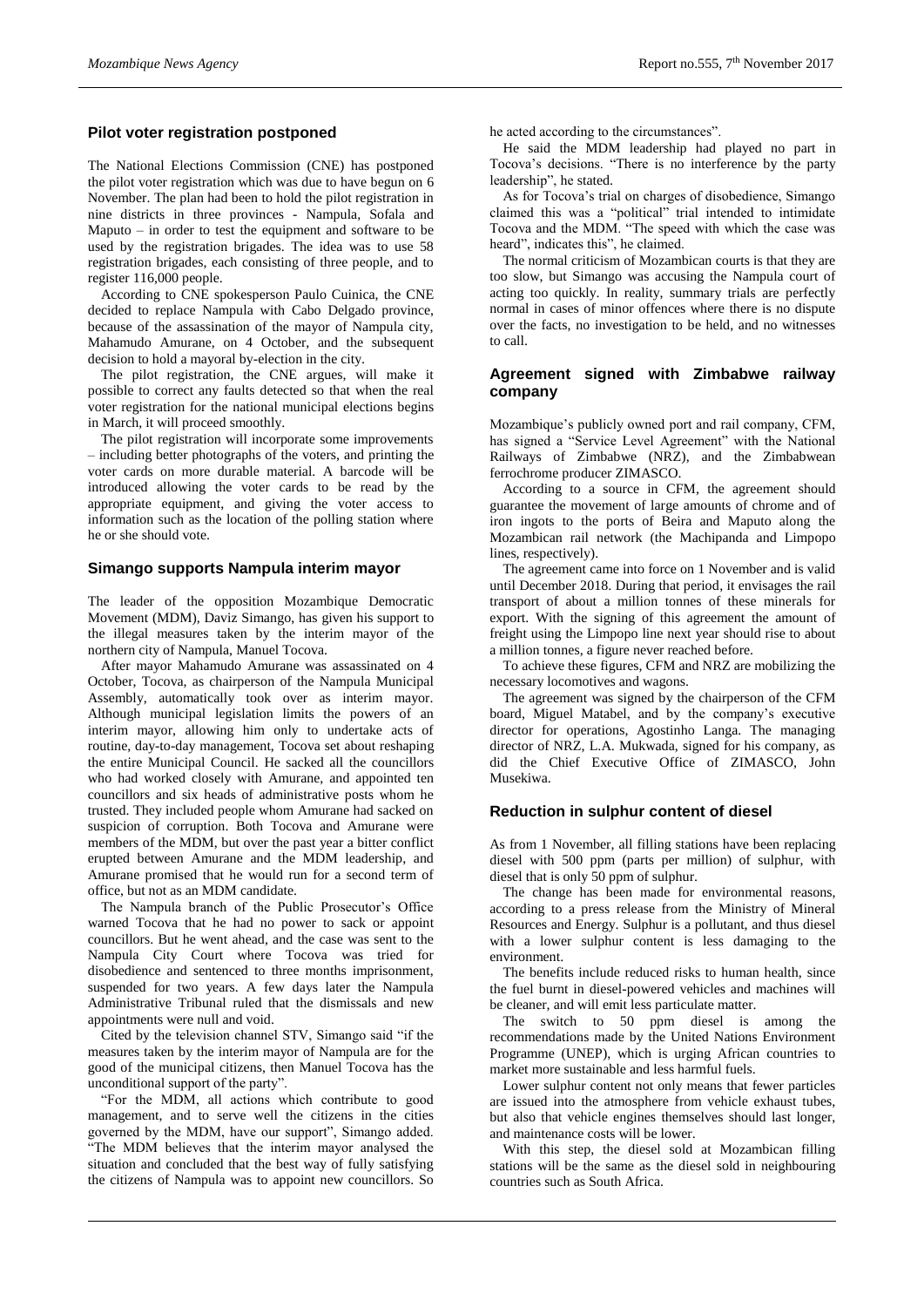#### **Women urged to use family planning**

The permanent secretary of the Tete provincial government, Lina Portugal, on 30 November urged women to adopt family planning methods to ensure spacing between births.

Portugal was speaking in Tete city at the ceremony to launch National Health Week in the province. During the week, the Tete authorities aimed to reach 435,000 children with preventive measures such as Vitamin A supplements, and doses of the deworming drug mebendazole.

During the week, health workers offered a variety of modern contraceptive methods to women of childbearing age, and Portugal urged the women of Tete to "take the opportunity to plan the births of their children".

"A woman is not a factory which should make children every year, since that affects the health of the children", she said. "Children should grow up healthy. And so we shall all, mothers and fathers, undertake family planning to avoid giving birth to children year after year, as has been happening".

Chronic malnutrition is another problem that concerns the government, and the removal of intestinal parasites through doses of mebendazole would help improve children's nutritional status.

Portugal declared that it made little sense for children to be malnourished in Tete, when the province has enormous potential for food production. "We have sufficient food", she said. "What is missing is to combine foodstuffs correctly so that our children are not affected by malnutrition".

Iron deficiency is a further problem that can easily be treated, and Portugal urged that children should be taken to health units to be given ferrous salt.

#### **About 100 people arrested after Mocimboa da Praia attacks**

According to the Public Prosecutor's Office in the northern province of Cabo Delgado, about a hundred people have been detained in connection with the abortive Islamist uprising in Mocimboa da Praia district on 5 October.

Fifty of these detentions have been formalised, and the detainees will stand trial. The delays in the other cases, the Public Prosecutor said, is because everything is being done to ensure that the detainees enjoy the right of defence.

A prosecution source told the daily paper "O Pais" that the great majority of the detainees are Mozambican citizens, and they include some women. However, there are some foreigners – but the source did not reveal how many, or from which countries they came.

Furthermore, the attacks in Mocimboa da Praia, in which 16 people died (two policemen, a community leader and 13 Islamists), did not come as a complete surprise. The source said there had been earlier disturbances in the district of Chiure. Some of the people arrested in Chiure were brought to trial and sentenced. The source gave no further details. This is the first time there has been any mention of the Chiure Islamist disturbances in the Mozambican media.

Recently, the Cabo Delgado provincial government met with the local Moslem community to discuss the Mocimboa da Praia attacks. The provincial branch of the Islamic Council of Mozambique denounced the attacks and promised to collaborate with the authorities to ensure peace and stability.

According to information reaching "O Pais" about the meeting, the Islamic Council stressed that the events in Mocimboa da Praia "bring no dignity to the Moslem community, much less to the Islamic Council".

The Council agreed to send opinions to the government about any Moslem organisation entering or working in Mozambique.

The meeting underscored the need to strengthen collaboration between the police and religious and community leaders, in order to prevent further illegal acts.

#### **President inaugurates maize processing plant**

President Filipe Nyusi on 28 October inaugurated a maize processing plant in the northern city of Nampula that can process 100 tonnes of maize a day.

The factory is an Indian investment of about US\$2 million, and it brings to 12 the number of maize processing plants in Nampula. The factory employs 155 workers, most of them Mozambicans recruited locally.

President Nyusi said that a factory of this size was both a response to high levels of agricultural production in Nampula and the neighbouring provinces, and also an incentive for greater production in coming agricultural campaigns.

President Nyusi urged farmers to increase the amount of maize they grow, so that they can supply the processing industries.

"We are urging the producers to improve the quality of the products they harvest which serve as raw materials for the processing units", he told the inauguration ceremony, "in order to ensure the uniformity and size of grains to meet the norms demanded internationally".

The President stressed that installing food processing plants is part of the government's plans to raise agricultural production, and to meet the challenges of increasing productivity, and of agro-industrialisation.

Processing and transformation of primary products, he added, is one of the means to achieve prosperity and competitiveness, resting on a model of inclusive and sustainable growth.

## **Eight arrested for spreading vampire rumour**

The police have arrested eight people for spreading rumours about vampires which led to violent scenes in Cuamba district, in the northern province of Niassa, reports the Maputo daily paper "Noticias".

The belief in vampires led to rioting in which the Cuamba district secretary of the Mozambique Youth Organisation (OJM), the youth wing of the ruling Frelimo Party, and a community leader in Mepica locality were accused of protecting the vampires.

According to Bilardo Mbalango, public relations officer of the Cuamba police district command, only prompt police intervention prevented the mob from lynching their two intended victims.

The police restored order to the areas affected, and those accused of spreading the rumour are now in police cells awaiting trial.

Speaking in the Cuamba administrative post of Lurio, on the occasion of National Health Week, the Niassa provincial governor, Arlindo Chilundo denied that there are any such things as vampires. The vampires, he said, were no more than a fiction invented by people who want to use rumours to destabilise communities.

Chilundo compared the phenomenon to the environment during the war of destabilisation, when, hearing rumours of impending attacks, people abandoned their homes and slept in the bush. The people who spread the rumours were then able to loot the homes left temporarily empty.